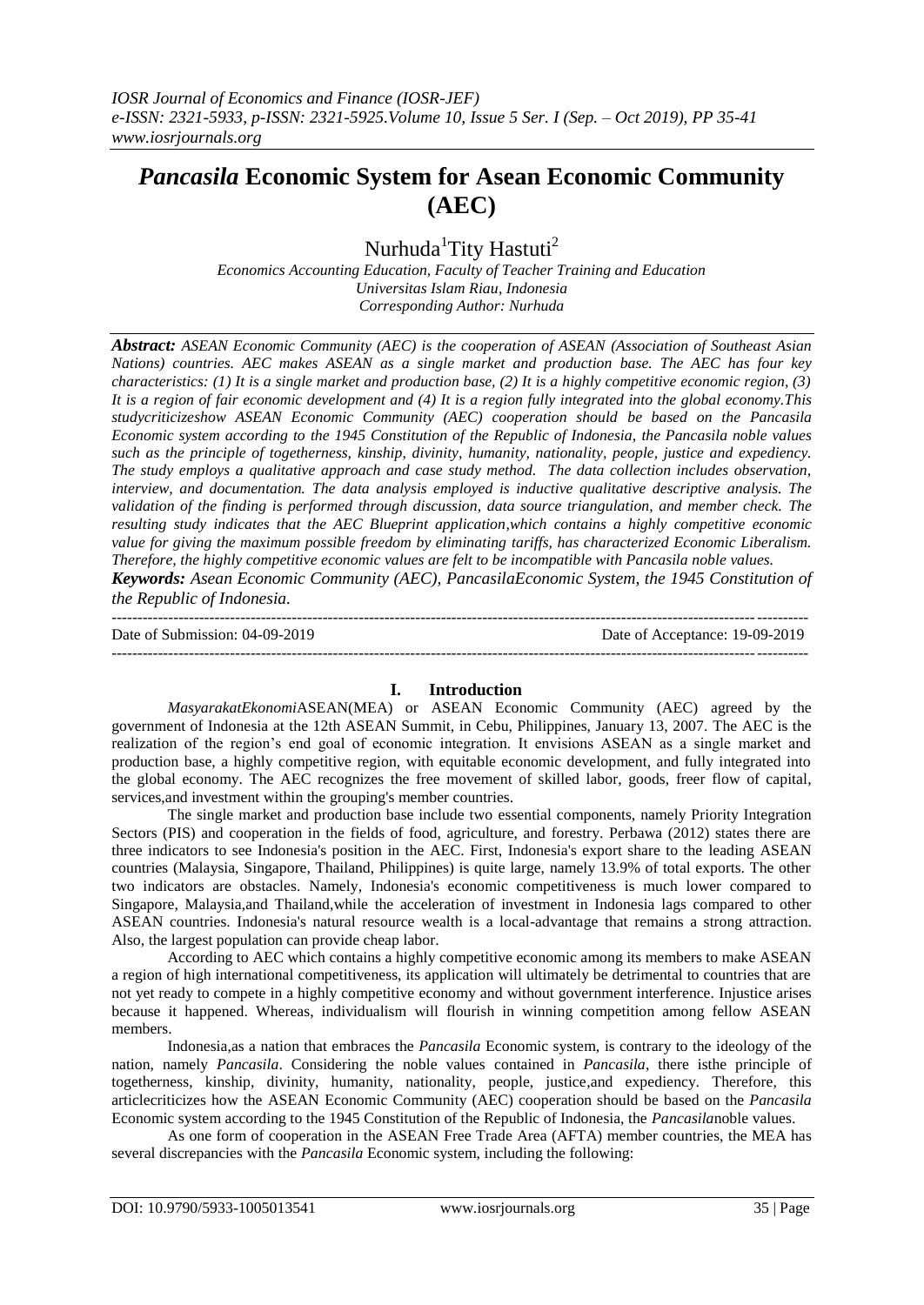- 1. There are highly competitive economic among members.
- 2. Although the AEC Blueprint is a collaboration, the government of Indonesia is required to provide free space as freely as possible including the elimination of tariffs which will ultimately be detrimental to countries that are not yet ready to compete in a highly competitive economy.
- 3. The highest negative impact is that emerges injustice and erodes the spirit of togetherness and kinship.

## **II. Literature Review**

*MasyarakatEkonomi*ASEAN(MEA) or ASEAN Economic Community (AEC) agreed by the government of Indonesia at the 12th ASEAN Summit, in Cebu, Philippines, January 13, 2007. The AEC is the realization of the region's end goal of economic integration. It envisions ASEAN as a single market and production base, a highly competitive region, with equitable economic development, and fully integrated into the global economy. The AEC recognizes the free movement of skilled labor, goods, freer flow of capital, services,and investment within the grouping's member countries.

- Based on *Pancasila*Economic system, the 1945 Constitution of the Republic of Indonesia Article 33, it contains:
- *1. The economy shall be organized as a commonendeavor based upon the principles of the family system;*
- *2. Sectors of production which are important for the country and affect the life of the people shall be controlled by the state;*
- *3. The land, the waters and the natural riches contained therein shall be controlled by the State and exploited to thegreatest benefit of the people;*

In Article 1, Sri-Edi Swasono interprets the word 'organized' as an imperative form,which means it must be compiled and must not be allowed to be organized by itself. It means that the economy must be structured and must not be allowed to form itself through the free trade area mechanism. Because if the economy is left alone as in the flow of competitive economics, it will have an impact on unfair competition.

In Article 2 and 3, Ismail, Munawar, et.al (2014) implies that the state must (1) control the important branches of production for the country and involve the lives of many people, (2) control of the earth, water, and natural and space riches, and (3) grant a mandate of power to a conditional state, which must be used as much as possible for the prosperity of the people.

- *4. The organization of the national economy shall be conductedbased oneconomic democracy upholding the principles of togetherness, the efficiency withjustice, continuity, environmental perspective, self-sufficiency, and keeping abalance in the progress and unity of the national economy;*
- *5. Further provisions relating to the implementation of this article shall beregulated by law.*

According to Ismail, Munawar, et.al (2014), the AEC Governance in which there is free trade value, provides the broadest possible opportunities for its members even the abolition of tariffs is included, and the state provides facilities for the running of trade which has characterized the capitalist economic system which in turn will emerge competition and individualism, so that ultimately the principle of justice will be smeared. In a capitalist scholarly system, community values recognize (1) private ownership, (2) business initiatives, (3) free competition, (4) entrepreneurial power, (5) freedom of business and politics.

Since competition has both positive and negative impacts, regulations are needed so that:

- 1. Avoid the emergence of social inequality, environmental disasters, and the destruction of local wisdom values;
- 2. Give a large opportunity to the community to optimally access knowledge and skills. In this case, the government must ensure that basic knowledge and innovation for the poor become public wealth;
- 3. Fair competition is created. Business practices that seek to avoid competition such as monopolies and cartels must be prohibited;
- 4. Provide the broadest possible benefits to the community, especially consumers through increased efficiency and innovation that leads to increased diversity of product and service choices.

Regarding strategic sector regulation, the things that need to be emphasized are pricing or tariffs should not be based on international prices but rather determined based on the purchasing power of the people and fulfilling all the needs of the community, both in quantity and quality.

Based on the National Medium Term Development Plan 2015-2019. The challenge of the AEC is that there are doubts about the integration of the regional economy of ASEAN that will provide benefits and positive impacts on the economic and financial sectors of ASEAN member countries. ASEAN member countries fear the emergence of injustice that occurs when the intended economic integration is applied. The issue of injustice is undoubtedly contradictory to implement the ASEAN Economic Community,which should be dedicated to developing and advancing the Southeast Asia region that is integrated inequitable economic development and reducing socio-economic inequality. Another challenge is ASEAN's shared economic resilience,which will be affected by the crisis experienced by ASEAN member countries. The hope is that the economic crisis experienced by ASEAN member countries is not spread and does not have a significant impact on other countries in the region. For Indonesia, with its large population and resource potential, ASEAN economic and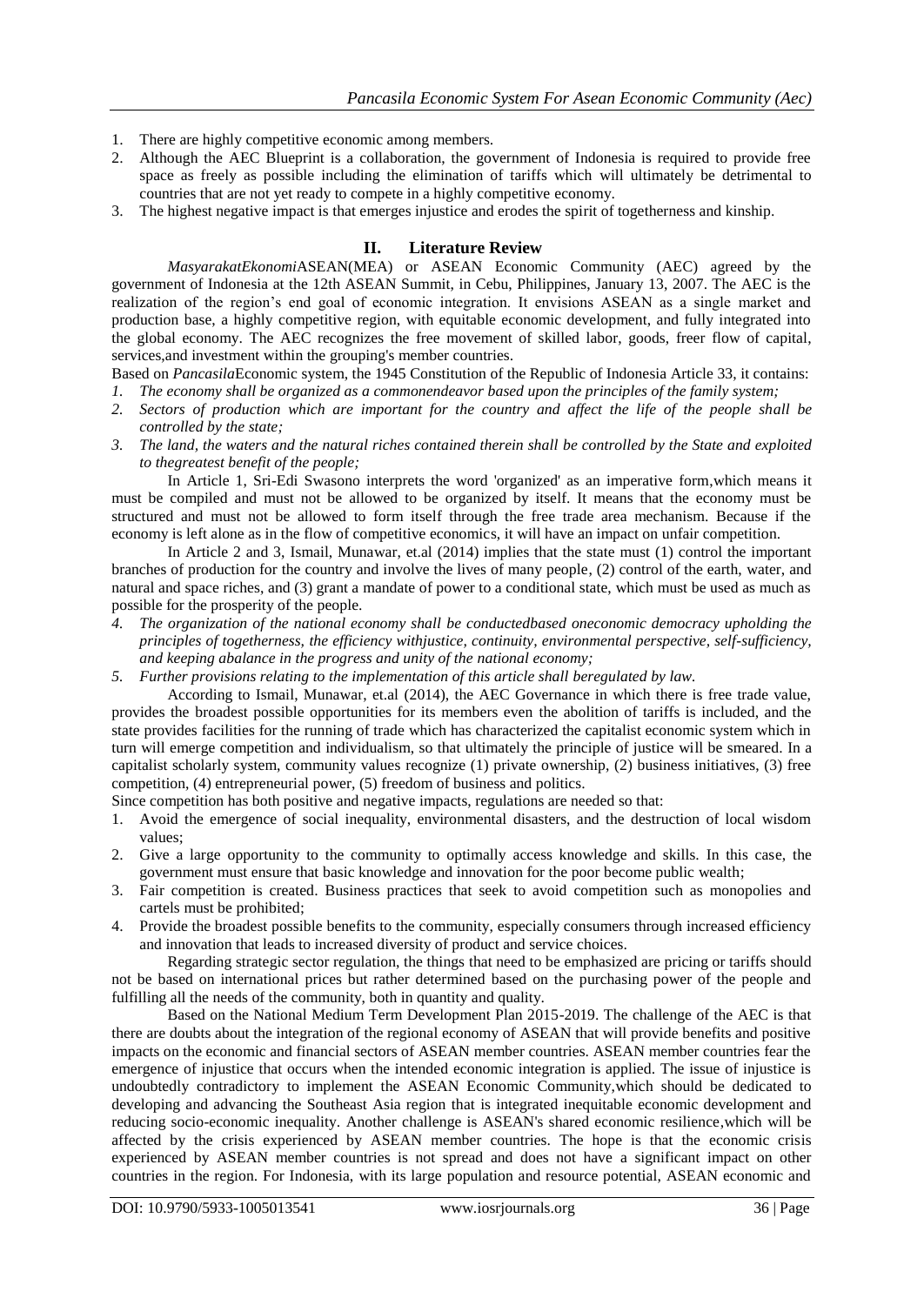financial integration should be able to make the Indonesian economy improve. In the socio-cultural aspect, the big challenge faced is the effort to build an ASEAN identity and togetherness as a community. ASEAN will still face the issue of internal cohesiveness and challenges to the implementation of ASEAN centrality in dealing with its dialogue partners.

The consensus,asinitially stated by Williamson (2015) included ten broad sets of relatively specific policy recommendations:

- 1. [Fiscal policy](https://en.wikipedia.org/wiki/Fiscal_policy) discipline, with avoidance of large fiscal deficits relative to GDP;
- 2. Redirection of public spending from subsidies ("especially indiscriminate subsidies") toward broad-based provision of key pro-growth, pro-poor services like primary education, [primary health care,](https://en.wikipedia.org/wiki/Primary_health_care)and infrastructure investment;
- 3. [Tax reform,](https://en.wikipedia.org/wiki/Tax_reform) broadening the tax base and adopting moderate marginal tax rates;
- 4. [Interest rates](https://en.wikipedia.org/wiki/Interest_rate) that are market determined and positive (but moderate) in real terms;
- 5. Competitive [exchange rates;](https://en.wikipedia.org/wiki/Exchange_rate)
- 6. [Trade liberalization:](https://en.wikipedia.org/wiki/Trade_liberalization) liberalization of imports, with particular emphasis on the elimination of quantitative restrictions (licensing); any trade protection to be provided by low and relatively uniform [tariffs;](https://en.wikipedia.org/wiki/Tariff)
- 7. Liberalization of inward [foreign direct investment;](https://en.wikipedia.org/wiki/Foreign_direct_investment)
- 8. [Privatization](https://en.wikipedia.org/wiki/Privatization) of [state enterprises;](https://en.wikipedia.org/wiki/State-owned_enterprise)
- 9. [Deregulation:](https://en.wikipedia.org/wiki/Deregulation) abolition of regulations that impede market entry or restrict competition, except for those justified on safety, environmental and consumer protection grounds, and prudential oversight of [financial](https://en.wikipedia.org/wiki/Financial_institution)  [institutions;](https://en.wikipedia.org/wiki/Financial_institution)
- 10. Legal security for [property rights.](https://en.wikipedia.org/wiki/Property_right)

Stiglitz(2015) summarized ten broad sets into three broad sets, including the following:

- 1. [Fiscal policy](https://en.wikipedia.org/wiki/Fiscal_policy) discipline and conservative;
- 2. [Privatization](https://en.wikipedia.org/wiki/Privatization) of [state enterprises;](https://en.wikipedia.org/wiki/State-owned_enterprise)
- 3. [Trade liberalization](https://en.wikipedia.org/wiki/Trade_liberalization) or trade fundamentalism.

SulistyoandSoediyono (1987) stated about the outline of the purpose of the Foreign Economic Relations Sector, including the following:

- 1. The foreign relations sector must be directed to be able to support and support the efforts of the *Pancasila* Economic system in the pursuit of achieving a just and prosperous society. For this purpose the foreign economic relations sector must be endeavored to function as:
- a. Throwing market surplus of commodities produced in the country;
- b. Complementary capital and technology resources;
- c. Supporting efforts to maintain domestic economic and political stability;
- d. Sources of financing and the supply of imported goods, services and resources needed by producer communities and consumer societies that cannot or are highly uneconomical are produced alone in the country;
- e. Sectors that concern income and employment opportunities. For this purpose to be achieved, arrangements in the field of trade and the foreign exchange system must endeavor so that the foreign economic relations sector can create employment opportunities that are harmonious and in line with the goals of economic and social efficiency and justice.
- 2. By not ignoring the interests of the domestic economy as well as other national interests, the *Pancasila* Economic system actively participates in helping fellow nations in the world, especially nations whose economies are not yet advanced;
- 3. By not ignoring national interests, actively participating with other countries and world organizations and regional organizations, striving for the development and stability of the world economy and participating in solving the problems of other world economies. For this reason, ASEAN cooperation needs to be continually developed for the sake of harmony and progress together as well as striving to achieve the balance of the effects of the economic powers of significant powers, so as not to harm Indonesia's economic development in the future.

In the *Pancasila* Economic system, Sulistyo and Soediyono (1987) said that the field of foreign trade needs to strive for:

1. **Increased exports.** Exports of goods and services need to be increased at the lowest as high as the need for imports of goods, services, capital equipment, necessary materials and essential commodities that cannot be avoided as a result of the increasing standard of living of the Indonesian people. Besides that, it is necessary to continue to strive for the stability of the prices of exported goods at a favorable level through closer cooperation between exporting countries and a better understanding of importing countries regarding the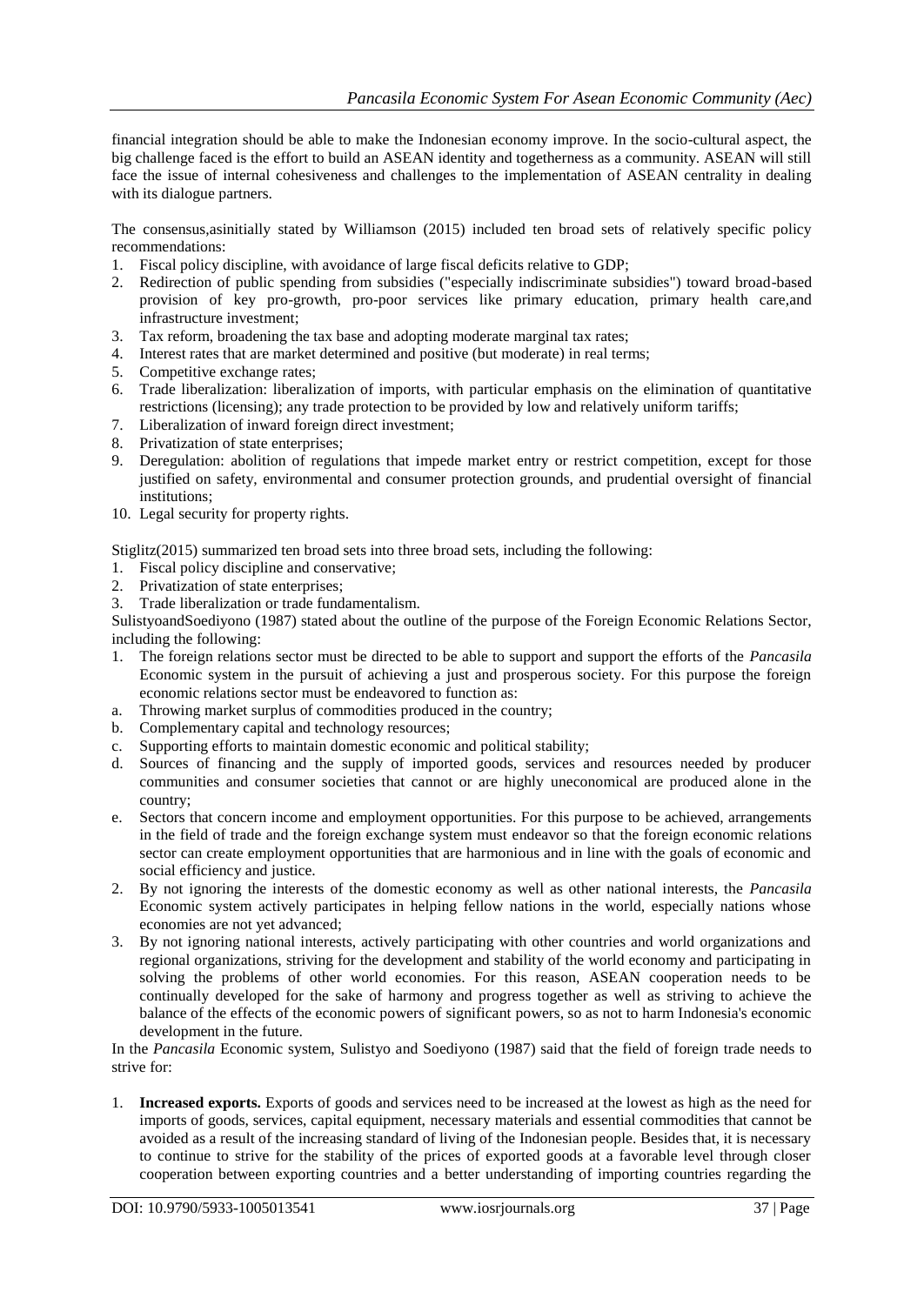position of our country. Increased exports must be done by taking into account their own needs for these goods, especially for industrial development. Both the export goods industry and imported substitute industrial goods, as well as their influence on economic and political stability in the country, are vital for sustainable development;

- 2. **Lowering the export ratio to national income.** Although the absolute value of exports is expected to continue to increase, relative, compared to national income, is expected to be reduced to a level low enough to prevent economic life from the shocks that occur in the world economy. Increasing GDP rather than increasing exports will achieve it;
- 3. **Diversification of exports.** Restructuring of the composition of exports needs to be continually improved, so that export pressures shift from raw materials to finished goods which have a positive effect on employment, technology transfer, skills upgrading, and value-added enhancement;
- 4. **Expansion of the export trade.** In the *Pancasila* economic system, exports must be distributed to more importing countries relatively more evenly than now. Thus it can be expected that dependence on certain countries will decrease. Besides that, the role of other ASEAN countries as an export market needs to be developed more quickly by the aim of increasingshared prosperity.
- 5. **Better Import Composition.** The *Pancasila*economic system is more inclined to seek and maintain the composition of imports in terms of military strategy,which can be accountedfor. Except that the composition of imports must continue to be endeavored to reflect and be in line with the development of changes in the economic structure in the country in order to support the development of the growth of the processing industries. Imports of raw materials, auxiliary materials, and capital equipment must continue to receive top priority, while imports of non-basic consumer goods must be given final priority.
- 6. **Tariff policy = custom duties and subsidies.**It needs to be used with caution, especially for fair distribution of national income and to avoid unfavorable competition, as a result of the foreign exchange system used, in addition to protecting selected young domestic industries.
- 7. **Policies towards foreign capital income.** Under normal circumstances, the *Pancasila* economic system does not want government intervention in foreign capital income transactions, as long as it does not interfere with political and economic stability in the country.
- 8. **Policies on foreign capital.**The interests of development still drive foreign capital investment and advanced technology. However, the government still needs to determine the rules of the game in line with the stages of development being achieved and the needs of the future. Domestic capital participation, technology transfer and personal replacement in MNC management, as well as other foreign companies must be carried out in stages over some time in line with the growth of the domestic industry and future needs. The role of government, cooperatives, and national companies in their relations with foreign cooperatives, and national companies in their relations with foreign companies,includingMNCs,need to be emphasized for the sake of smooth development in order to achieve the desired goals. Also, to avoid MNC practices that can be detrimental in the short and long term such as transfer pricing, patent restriction, and other cooperation with other developing countries, especially ASEAN in foreign investment policy, it needs more serious attention.
- 9. **Distribution Channels.** Channels of goods and services can be carried out through the private sector and cooperatives as long as they are in line with the direction of government policies that lead to fair market domination by Indonesian citizens in proportions that create monopolies, oligopolies, and damage to market mechanisms that cause oppression by the strong to the weak.
- 10. **Price policy**.
- 11. **Policies regarding membership of international economic institutions.** The *Pancasila* economic system actively participates in international economic institutions, as long as:
- a. Estimated to be beneficial for the Indonesian economy.
- b. It is estimated that the impact on the world economy in general and on the economies of developing countries in particular.

## **III. Method**

The study employs a qualitative approach and case study method. The researchers itself performs as the instrument as well as data collector,which requires the activeness of the researchers. The data source of the study is the current issue of MEA. The study was conductedfromJanuary to December. The data source is both primary and secondary data. The data were collected through observation, interview, and documentation. The analysis of the study is inductive descriptive qualitative analysis. Meanwhile, the validation of the findings is performed through discussion, data source triangulation, and member check.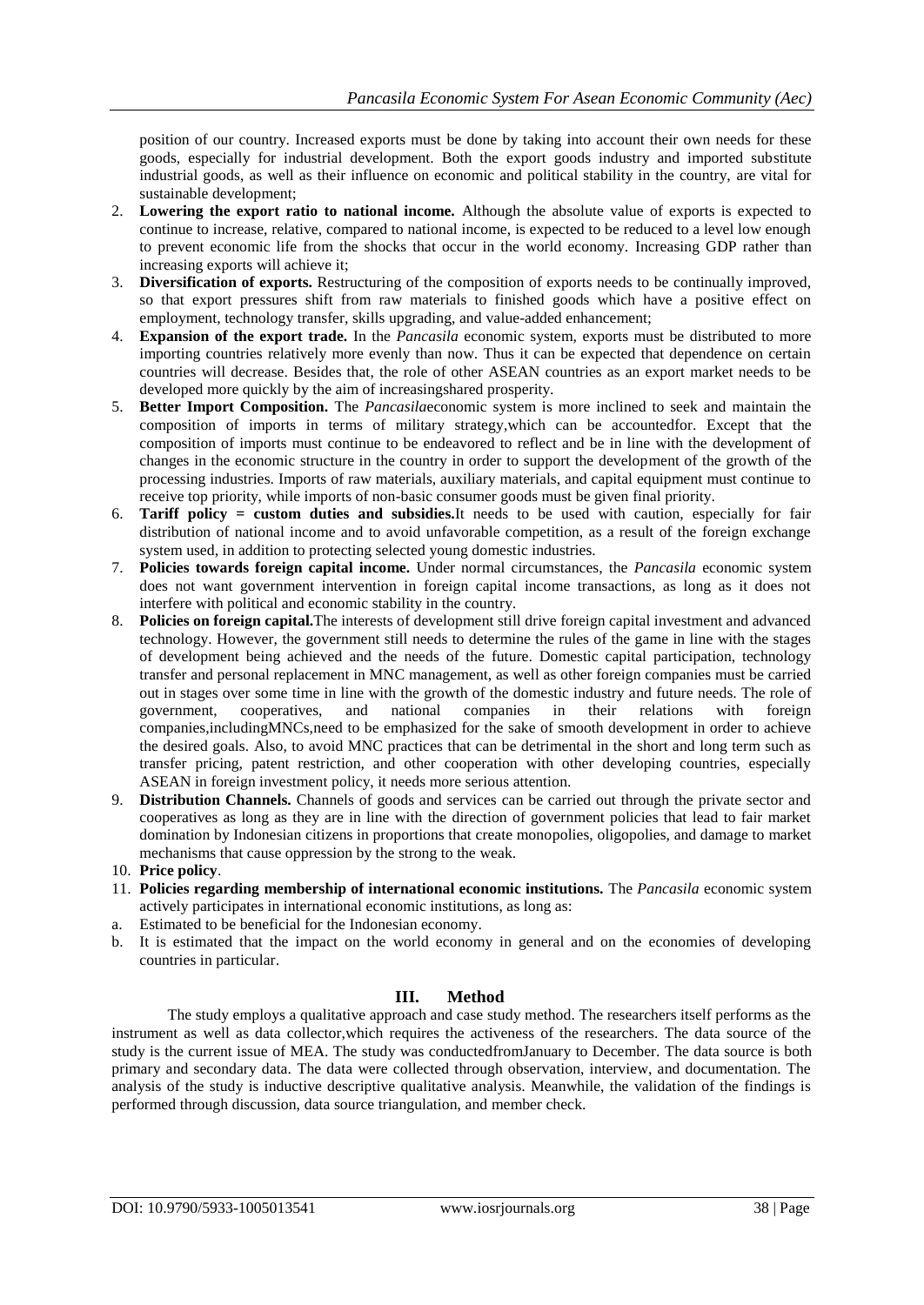### **IV. Finding and Discussion**

According to Mubyarto (1988), national development strategies and policies derived from the values in the precepts of the *Pancasila*, in the mandate of Article 33 of the 1945 Constitution of the Republic of Indonesia are as follows:

- 1. The cyle national economy is driven by economic, social, and moral stimuli. In aneconomic cycle of the capitalist country is driven only in terms of economic stimulation, namely prices. Moreover, the socialist state is only from social stimulation. In the *Pancasila*community, the economic cycleis driven by the market system; there are occasional social controls or supervision by the community and moral guidelines by all nations who are devoted to God Almighty.
- 2. In society, there is always a strong will to realize social-economic equality, namely balance, harmony, and harmony in the distribution of national income and wealth.

Along with the domestic economy of countries in the world which are generally open to global markets. Liberalization has an impact on the swelling costs of substantial short-term and medium-term adjustments that can be seen from the increasingly tight transparency of the business world, increasing unemployment and poverty, and decreasing income. Therefore an appropriate trade policy is needed to reduce it while developing the trade sector as a means to stimulate domestic demand capacity through strategies based on increasing participation in global markets.

However, it must be remembered carefully; the constitution prohibits the national economy from being trapped in a market economy, including in international trade. So that liberalization should not be used as a basis for developing international trade policies. Indonesia's participation in various trade liberalization agreements, both globally and regionally, has philosophically damaged the constitution. Therefore revisions to the agreement must continue in the future (Ismail,Munawar, et al. 2014). The Indonesian Economic System Building based on *Pancasila,*is found in table 1 below.

| <b>INDONESIAN ECONOMIC</b><br><b>SYSTEM BUILDING</b> | <b>EXPLANATION</b>                                                                                         |
|------------------------------------------------------|------------------------------------------------------------------------------------------------------------|
| Foundation:                                          | The economy is driven by economic, social, moral stimuli<br>1.                                             |
| Pancasilaand the 1945 Constitution                   | $\overline{2}$ .<br>A strong will towards a state of social equality (egalitarianism) by the               |
|                                                      | principles of humanity.                                                                                    |
|                                                      | 3.<br>The creation of a robust national economy, which means nationalism                                   |
|                                                      | animates every economic policy                                                                             |
|                                                      | $\overline{4}$ .<br>Cooperatives are the cornerstone of the economy and are the most concrete              |
|                                                      | form of a joint effort                                                                                     |
|                                                      | 5.<br>The existence of a clear and decisive balance between planning at the                                |
|                                                      | national level with decentralization in the implementation of economic activities to                       |
|                                                      | ensure economic and social justice                                                                         |
| Principles:                                          | Togetherness is reflected in nature and willingness to be unselfish, prioritizing the<br>common interests. |
| Togetherness and kinship                             |                                                                                                            |
|                                                      | Kinship contains the nature of doing something by all, for all under the leadership of a                   |
|                                                      | leader under the surveillance of the members. The member relationship is a hub.                            |
|                                                      | Affection like family is not a hub. contract                                                               |
| Pancasila joints:                                    | <b>Divinity:</b> Economical by religious teachings. Assets and resources are obtained in the               |
| Divinity, humanity,                                  | right way and do not harm other parties. Moreover, be used in the right way and not                        |
| nationality, and populist                            | harm others. Practices of economic life based on religion and local wisdom need to get                     |
|                                                      | protection in the <i>Pancasila</i> economy.                                                                |
|                                                      |                                                                                                            |
|                                                      | <b>Humanity:</b> Indonesia's economic system is orientedtoward human welfare. Economic                     |
|                                                      | activities are carried out in a spirit of mutually beneficial cooperation. It should not lead              |
|                                                      | to exploitation and discrimination because it will cause injustice.                                        |
|                                                      |                                                                                                            |
|                                                      | <b>Nationality:</b> substantial unity can be realized if based on togetherness. Togetherness               |
|                                                      | arises because of feelings of the same fate and continuity. Economic activity must be                      |
|                                                      | based on a spirit of togetherness, reflected in the high participation of all levels of                    |
|                                                      | society, spreading economic resources throughout the country and the high sense of                         |
|                                                      | nationalism and national economic independence.                                                            |
|                                                      | <b>Populist:</b> the establishment of economic democracy. The economic system is based on                  |
|                                                      | popular sovereignty. Economic activities are sourced from the people, by the                               |
|                                                      | people, and for the people.                                                                                |
| Principles of operation:                             | Economic activity must benefit everyone, not a handful of people. Moreover, it provides                    |
| Justice and expediency                               | benefits physically and mentally in the hereafter.                                                         |
| Resource Ownership Order                             | An economy based on togetherness and kinship, private ownership has social                                 |
|                                                      | responsibility.                                                                                            |

**Table 1.** Indonesian Economic System Building based on*Pancasila*

#### **Source: Ismail, Munawar, et al. (2014)**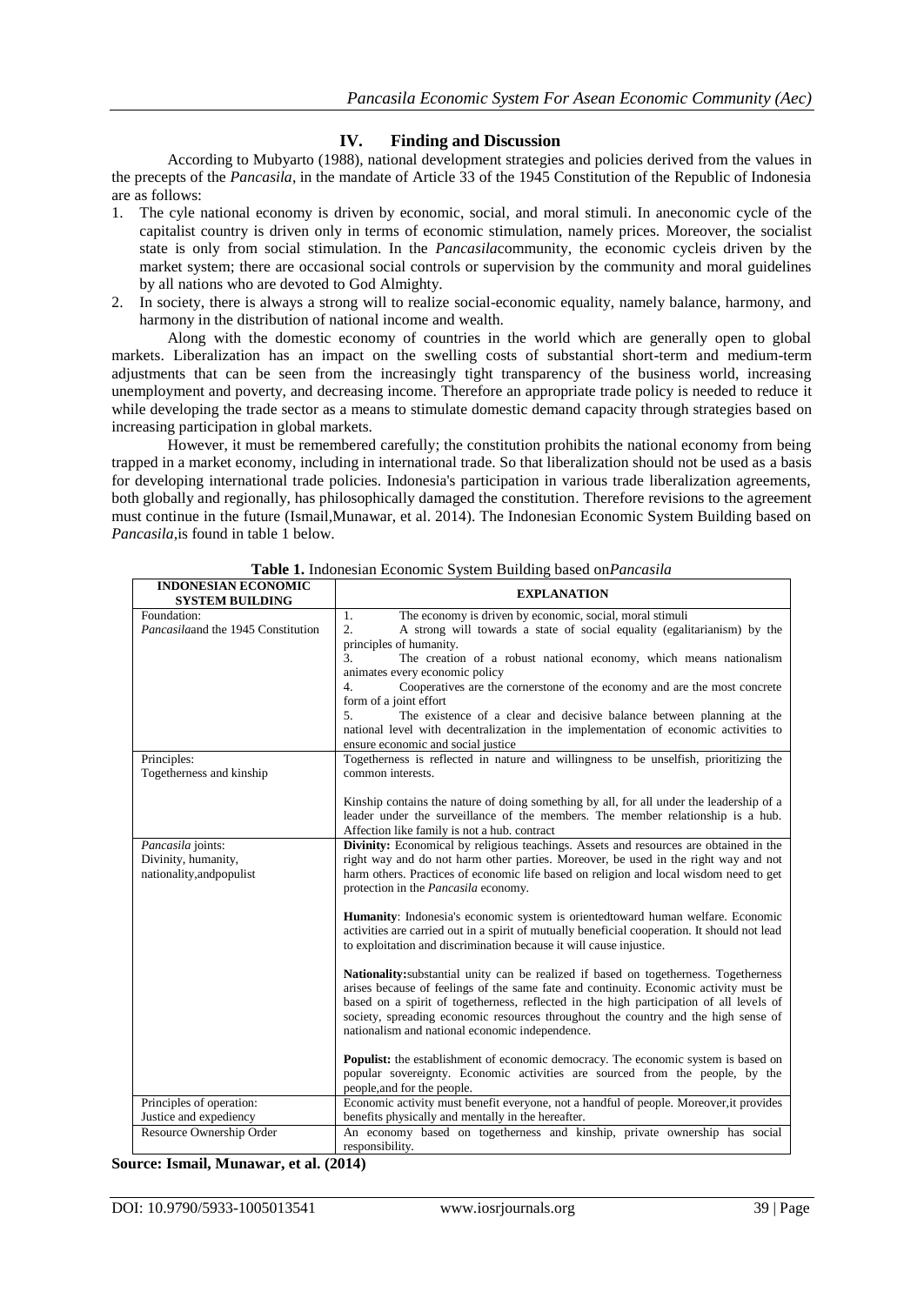In the face of populist economic globalization (the *Pancasila* economic system) is an open economic system. However, what the populist economy does not want is the placement of the Indonesian economy as a subordination of the foreign economy. It means that in establishing economic relations between nations, people's economy requires the establishment of equal and mutually beneficial economic relations (Baswir and Revrisond, 2016).

Thus to face globalization, it is essential that the government intervene in protecting Small and Medium-Sized Enterprises (SMEs) because of two reasons as follows:

- 1. Considering the lack of capital and also the skills possessed by entrepreneurs in this sector, the product market in this sector must obtain protection from competition from large entrepreneurs, because if not, then what happens is oppressive competition or exploitation. It means that harmony in society has the potential to interfere.
- 2. The number of entrepreneurs in this sector is vast,andgenerally, they are entrepreneurs who are in the lowincome group (or maybe slightly above the poverty line). Therefore the role of government is needed to improve the ability of SMEs in accessing capital and technology.

If viewed from the side of the *Pancasila*economic system, the MEA regulations are as follows:

- 1. See from the standpoint of principle: Togetherness and Kinship. AEC consists of ASEAN countries with a variety of religions, ethnicities, nationalities, languages, cultures. AEC countries merge into one in the container of the Asean Economic Community. Therefore the principle of togetherness and kinship should be the basis in economic activities to achieve the common goal of becoming a highly competitive region on the international scene. Therefore there should be no competition but all work for all under one leader. Not On Compensation (Free Trade) Free Among Its Members.
- 2. The concept of free trade should not be applied between member countries, but the members work together by utilizing the advantages of each other in synergy to create a substantial trade area in the world. It means that there is no competition between members but working together, for the welfare of members, not competing with members, which in the end there is a stronger, stronger weak state will be oppressed.
- 3. Then to help each other in meeting the needs of members of the AEC, the theory of reciprocity can be applied (Polanyi 1968). Reciprocity is often valued as a human form of exchange compared to market exchange. The principle of kinship and solidarity is proof that reciprocity is more human than market exchange. For example, when Indonesia needs rice, Thailand is ready to export rice, and when Thailand needs palm or coffee, Indonesia is also ready to prioritize exports to Thailand. It means that priority in demand for exported and imported goods takes precedence over AEC members compared to other countries
- 4. Cooperation in terms of improving the quality of products,both goods,and services, through collaborative research and development activities between members of the AEC.
- 5. Form an agreement that import and export activities are limited by specific quotas and certain types of goods, meaning that it does not force the export of goods that have been produced in the destination country, this is done so that MSMEs in the destination country does not go bankrupt due to the entry of export goods at lower prices.

#### **V. Conclusion**

With the implementation of the *Pancasila* economic system which is based on togetherness and kinship, based on God, humanity, nationality and people and principled on the fairness of the implementation of the MEA seen from its Blueprint containing elements of free competition by giving maximum freedom with the abolition of tariffs, it has characterized the economic system as having a basis liberalism. Therefore, from the perspective of the *Pancasila* economic system, it is already irrelevant. Therefore, if adjusting to the *Pancasila*economic system, it is necessary to make changes to the existing regulations. The attitude of the Indonesian people must be firm to reject the AEC when it is no longer relevant to the ideology of the nation. Alternatively, it can provide enlightenment when the values hold a regulation revision in the *Pancasila*economic system.

#### **References**

- [1]. Baswir, Refrison. 2016. *Manifesto EkonomiKerakyatan*. PustakaPelajar: Yogyakarta
- [2]. Boediono. 2009. *Ekonomi Indonesia Mau Kemana? (Kumpulan Essay Ekonomi).*Gramedia: Jakarta
- [3]. Wibawa, DewaPutuAdi. 2015. *PancasilaMenolak MEA 2015*dala[mhttp://www.berdikarionline.com/pancasila-menolak-mea-2015/](http://www.berdikarionline.com/pancasila-menolak-mea-2015/)
- [4]. Ismail, MunawarandSantosa, Dwi, B andYustika, Ahmad Erani. 2014. *SistemEkonomi Indonesia* (*TafsiranPancasiladan UUD 1945*). Erlangga: Jakarta
- [5]. Mubyarto. 1988. *Sistemdan Moral Ekonomi Indonesia*. Jakarta: LP3ES
- [6]. Mubyarto. 1990. *EkonomiPancasilaGagasandanKemungkinan.* Jakarta: LP3ES
- [7]. Mubyartoand Boediono. 1987. *EkonomiPancasila*. BPFE: Yogyakarta
- [8]. Perbawa, Arip. (2012). KesiapanMasyarakat Indonesia MenujuMasyarakatEkonomiAsean 2015*. Artikel*. Manajemen FEB Unpad.
- [9]. Polanyi, Karl. 1968. *Societies and Economics System* dalam George Dalton. Primitive, Archaic, Modern Economies. Essay of Carl Polanyi, Boston: Beacon Press. Hlm 3-25
- [10]. Sri-Edi Swasono, 2013, *Menjadi Tuan di NegeriSendiri*: PendekatanTeoritis-AkademisdanIdeologi, UST Press, Yogyakarta